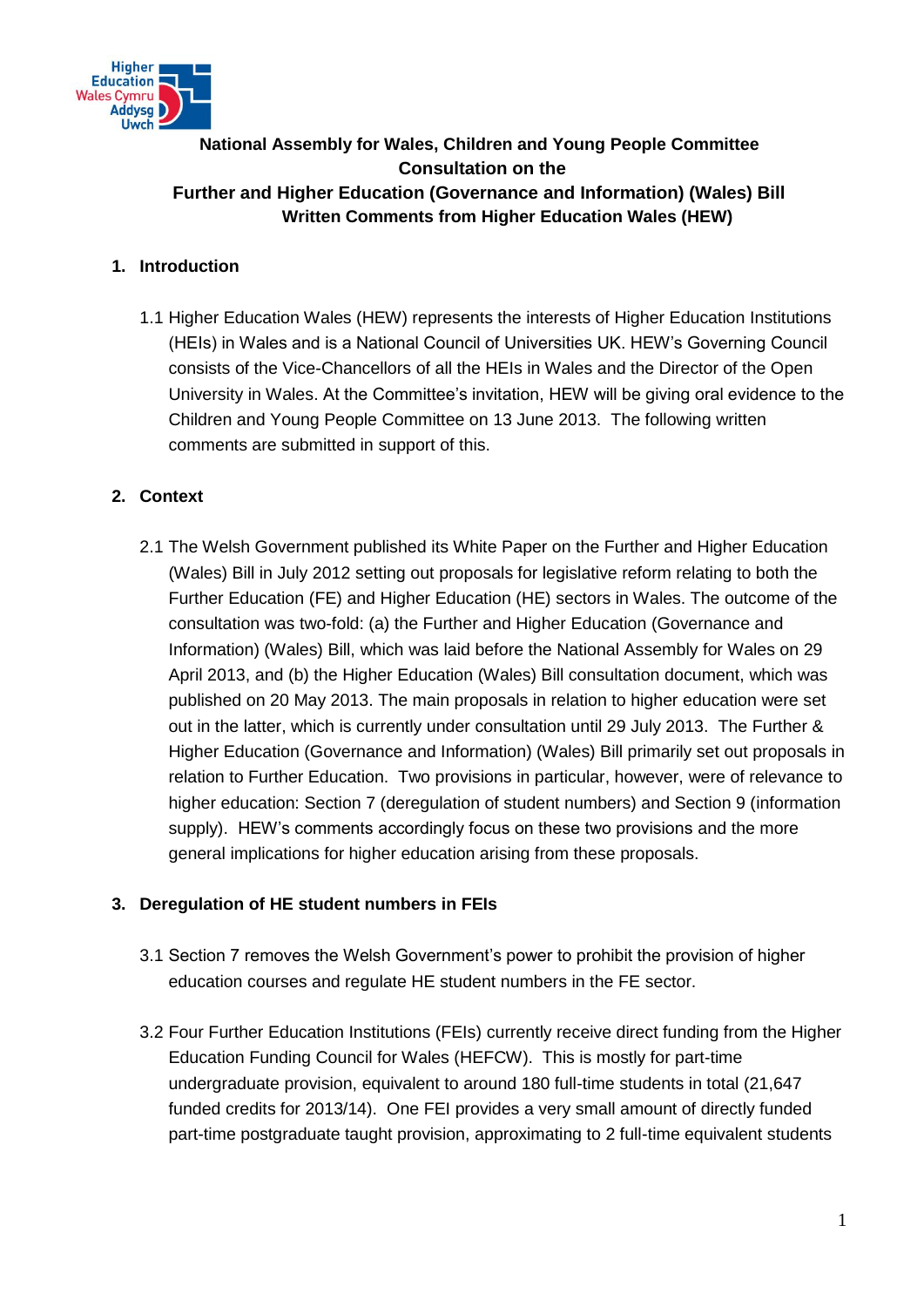

<u>.</u>

(270 credits).<sup>1</sup> Full-time undergraduate provision in FEIs accounts for less than 1% of total full-time undergraduate provision in Wales, based on the maximum fee grant allocations.<sup>2</sup> Arrangements for direct funding appear to be largely historical, with two Colleges directly funded since before HEFCW's establishment in 1992, or stemming from two phases of an initiative in 1997 and 1999 for a small expansion in directly funded provision at FEIs.<sup>3</sup> Under direct funding, the students concerned are enrolled as students of the FEI. The FEI receives funded credits and associated funding directly from HEFCW and returns funding and enrolment data directly to HEFCW.

- 3.3 The majority of HE provision in FE, however, is currently delivered through part-time franchise arrangements: in 2013/14 universities franchised out 168,808 credits, approximating to 1,407 full-time equivalent students.<sup>4</sup> Under these arrangements, the student enrolments remain the responsibility of the university (the 'franchisor') and are regarded as such by HEFCW for purposes of funding arrangements and controls. The KPMG report on higher education provision in further education colleges in Wales commissioned by HEFCW in 2003/04 recommended that future expansion of HE in FE should be undertaken through franchising from HEIs because of the level of support which the HEI could provide to the FEC and the benefits to the student in terms of access to the facilities of the HEI and potential progression arrangements. HEFCW consequently confirmed that any future development of HE in FE provision would take place through the franchise route, rather than any expansion of directly-funded provision (Circular W04/61HE).<sup>5</sup>
- 3.4 In practice, we recognise that the expansion of HE student numbers in FEIs are subject to a number of constraints in addition to the Welsh Government's powers under s.139 of the Education Act 2002:
	- Funding/maximum fee grant allocations. HEIs and directly funded FEIs are both currently subject to HEFCW's restrictions on full-time recruitment/maximum fee grant.<sup>6</sup> Part-time undergraduate enrolments in Wales are not currently subject to a cap, and continue to be supported by direct grant from HEFCW. These currently rely on implementation primarily through HEFCW's conditions of grant.

<sup>&</sup>lt;sup>1</sup> HEFCW Circular W13/09HE HEFCW's Funding Allocations 2013/14, Table B2.

<sup>&</sup>lt;sup>2</sup> HEFCW Circular W13/09HE HEFCW's Funding Allocations 2013/14, Table 9.

<sup>&</sup>lt;sup>3</sup> HEFCW 'Guidance on partnership arrangements between higher and further education institutions', April 2006, para. 1.5.

<sup>4</sup> HEFCW Circular W13/09HE HEFCW's Funding Allocations 2013/14.

<sup>&</sup>lt;sup>5</sup> HEFCW 'Guidance on partnership arrangements between higher and further education institutions', April 2006, para. 1.6.

<sup>&</sup>lt;sup>6</sup> See HEFCW Circular W12/38HE Maximum fee grant arrangements 2013/14 and W13/09HE HEFCW's Funding Allocations 2013/14.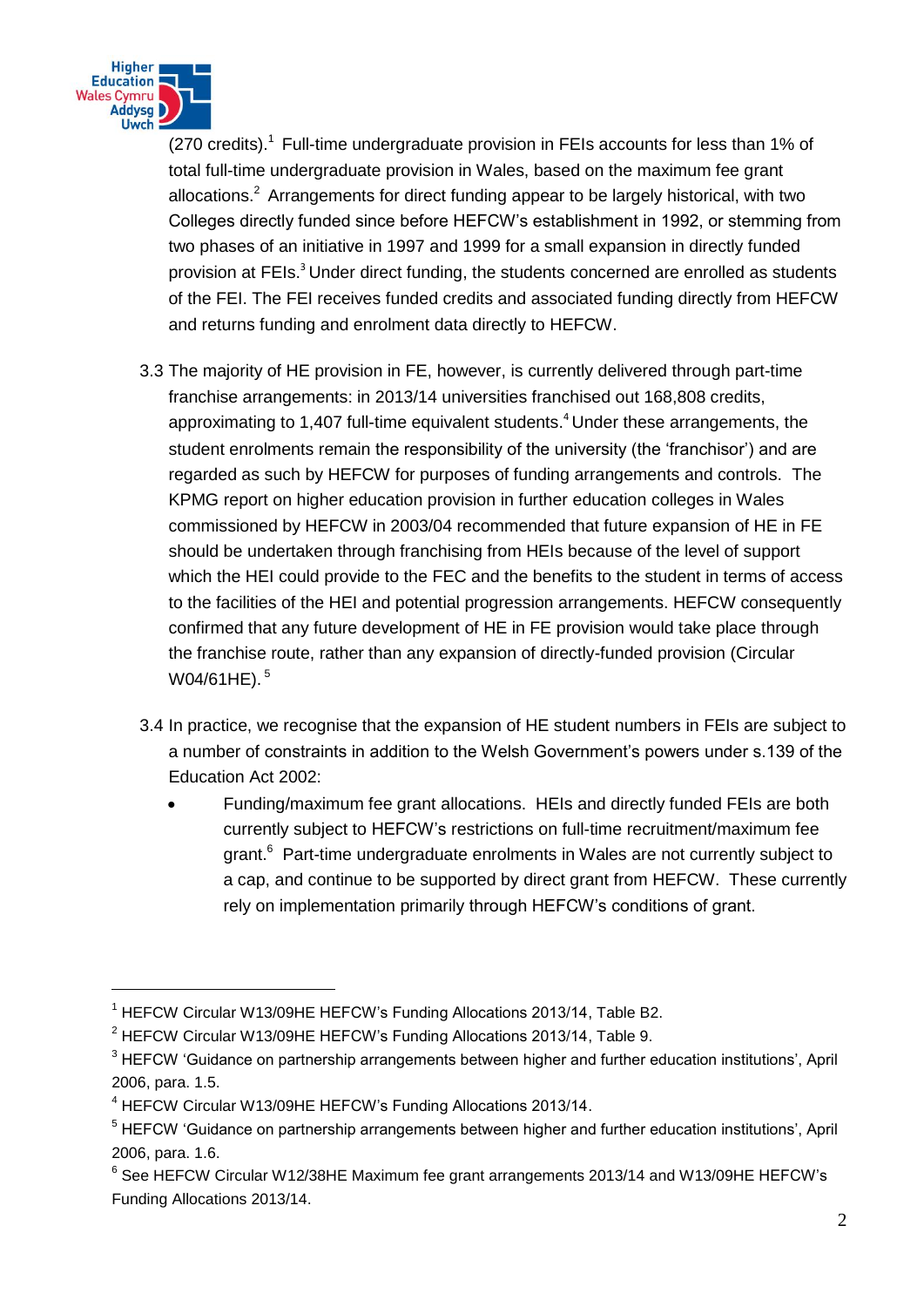

<u>.</u>

- Fee plan arrangements. FEIs and HEIs are subject to fee planning legislation, which means that they must have an approved fee plan in place in order to set higher fee levels<sup>7</sup>.
- Degree Awarding Powers. Currently no FEI in Wales has its own degree awarding powers.
- Designation of courses for statutory student support. At present, publicly funded institutions (including both HEIs and FEIs) are automatically designated whereas courses from alternative providers are approved on case by case basis.<sup>8</sup>
- Partnership arrangements. As part of the HEFCW's HE in FE initiative in the 1990s referred to in 3.2 above, the FEIs receiving funding were expected to establish a compact arrangement with an HEI for each course to cover the quality assurance arrangements and other support services which the HEI would provide.<sup>9</sup>
- Quality assurance arrangements. Within the Quality Assurance Agency's (QAA's) Institutional Review process, which is part of the Quality Assurance and Standards Framework for Wales, the Council's expectation is that academic standards and quality assurance for all directly-funded provision will be covered by a partnership with an HEI.<sup>10</sup> The awarding function and associated quality assurance arrangements would normally be provided by the HEI, as a service for which the FEI pays.<sup>11</sup>
- 3.5 In future we would expect there to continue to be effective controls in place for all providers of HE (including HEIs, FEIs, and alternative providers) to ensure that Welsh Government budget can be suitably managed and that public funding is used appropriately. We continue to support the current policy that any future expansion of HE in FE would be best achieved through franchise partnerships, for the reasons identified by HEFCW (see above 3.3). In removing the Welsh Government's powers under the Education Act 2002, we recognise that there is in practice a range of controls on future expansion of HE in FE. As part of the consultation on HE (Wales) Bill consultation, it will be necessary to ensure that appropriate future arrangements for all providers continue to remain in place.

<sup>7</sup> HEFCW Circular W13/09HE HEFCW's Funding Allocations 2013/14.

<sup>&</sup>lt;sup>8</sup> Welsh Government Consultation Document 'Higher Education (Wales) Bill', para

<sup>&</sup>lt;sup>9</sup> HEFCW 'Guidance on partnership arrangements between higher and further education institutions', April 2006, para. 1.7

<sup>&</sup>lt;sup>10</sup> HEFCW 'Guidance on partnership arrangements between higher and further education institutions', April 2006, para. 1.7.

<sup>&</sup>lt;sup>11</sup> HEFCW 'Guidance on partnership arrangements between higher and further education institutions', April 2006, para. 13.1